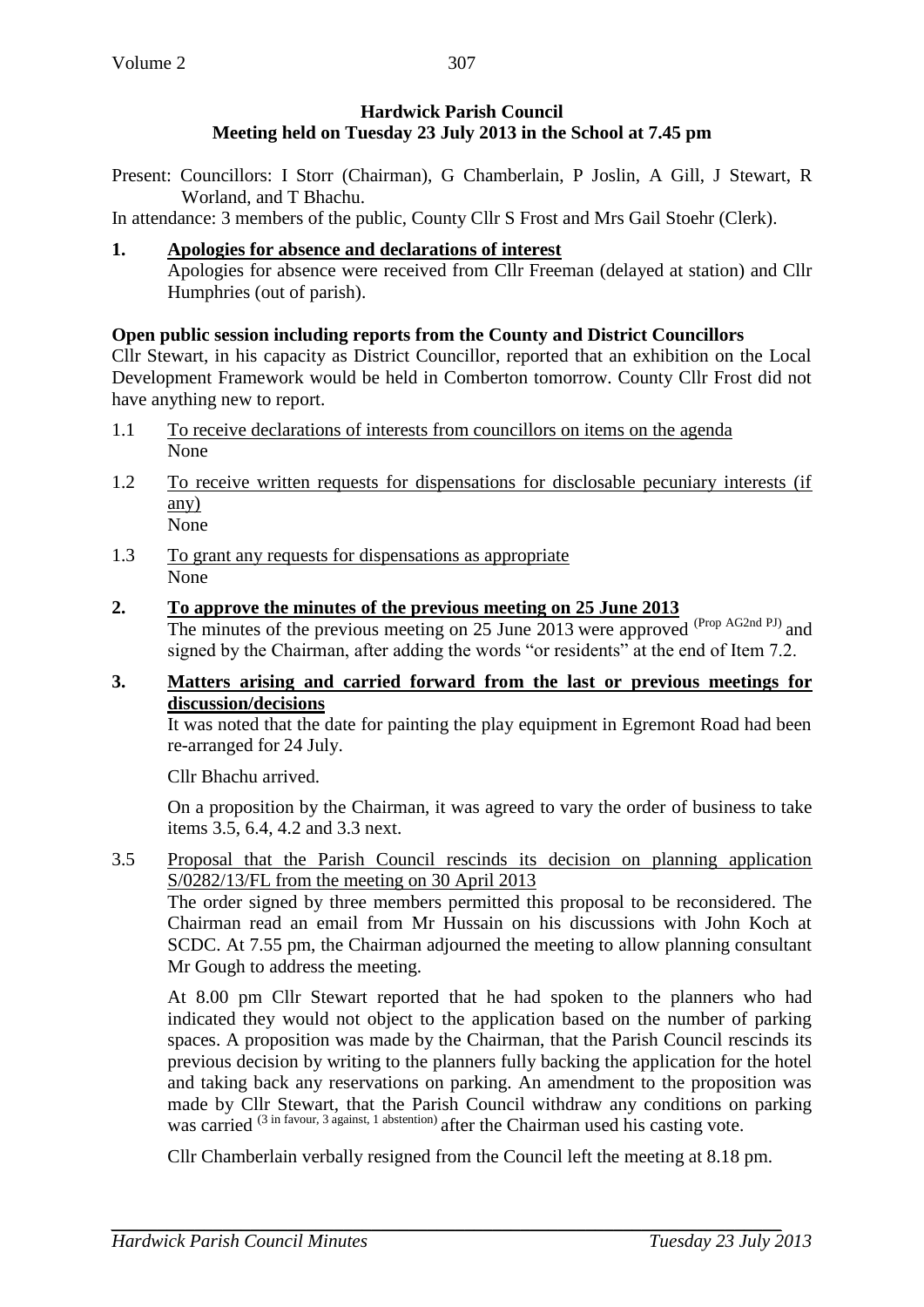Volume 2

308

- 6.4 Proposal that the Parish Council asks CCC to paint double yellow lines down both sides of Cambridge Road, for approximately 100 yards from St Neots Road junction The email from David Lines of CCC regarding the costs of the yellow lines and advertising the changes, was noted. It was agreed Cllr Storr would meet with the new Highways Supervisor to look at options and report to the next meeting.
- 4.2 Resident complaint re parking in Limes Road

It was agreed to arrange a site meeting with officers to discuss this matter in relation to Cambridge Road to Ellison Lane, St Neots Road, Cambridge Road, Limes Road and Egremont Road. Cllr Stewart declared an interest. The Chairman is to attend the site meeting and report to the next meeting.

- 3.3 Minor Highways Improvement Scheme notification of successful bid and to consider safety improvements at Cahill's Corner Steve Dighton's response that the £500 awarded was only for siding out the footway, was considered. The Chairman confirmed that the resident at Cahill's Corner had said that this was not in their ownership. It was agreed to return to CCC. Cllr Frost is also to take up the matter with CCC. Cllr Frost left the meeting. The Parish Council is to look at the percentage contribution. The Chairman is meet with Steve Thulbourn to discuss this further.
- 3.1 (3.1) Banking and High Interest Deposit Account rates review It was agreed <sup>(Prop JS, 2nd IS)</sup> to transfer the sum of £88,000 to Cambridge and Counties Bank with the same signatories as the existing bank account.
- 3.2 (3.2) Tree survey report to consider quotes for any work required The tenders received were considered. It was agreed to suspend the Financial Regulations to consider two tenders received. It was agreed (Prop AG, 2nd IS) to accept the quotation from Acacia Tree surgery to carry out the Priority A work (in the sum of £1745.00) immediately and to carry out the Priority B work (for a cost of £4647.00), in 12 to 18 months' time, after Autumn 2014, (subject to discount to give a total cost of £6000.00). The work on tree no 5 is to be carried out now at no additional cost.
- 3.3 Minor Highways Improvement Scheme notification of successful bid and to consider safety improvements at Cahill's Corner Taken earlier.
- 3.4 Valuation Office fees for pavilion lease negotiations In response to the email received it was agreed <sup>(Prop</sup> IS, 2nd PJ) to pay for the additional five hours' fees for negotiations.
- 3.5 Proposal that the Parish Council rescinds its decision on planning application S/0282/13/FL from the meeting on 30 April 2013 Taken earlier.
- **4. Correspondence/communications received**
- 4.1 CCC notice of brickwork repairs to northern to headwall at Bin Brook culvert, Main Street Noted.
- 4.2 Resident complaint re parking in Limes Road Taken earlier.
- 4.3 SCDC proposed submission of the Local Development Plan The Chairman's report on a joint Parish Council meeting at Caldecote was noted. Discussion was carried forward to the next meeting. Cllr Joslin reported on a Parish Forum meeting on 17 July and stressed the requirement for a better bus service.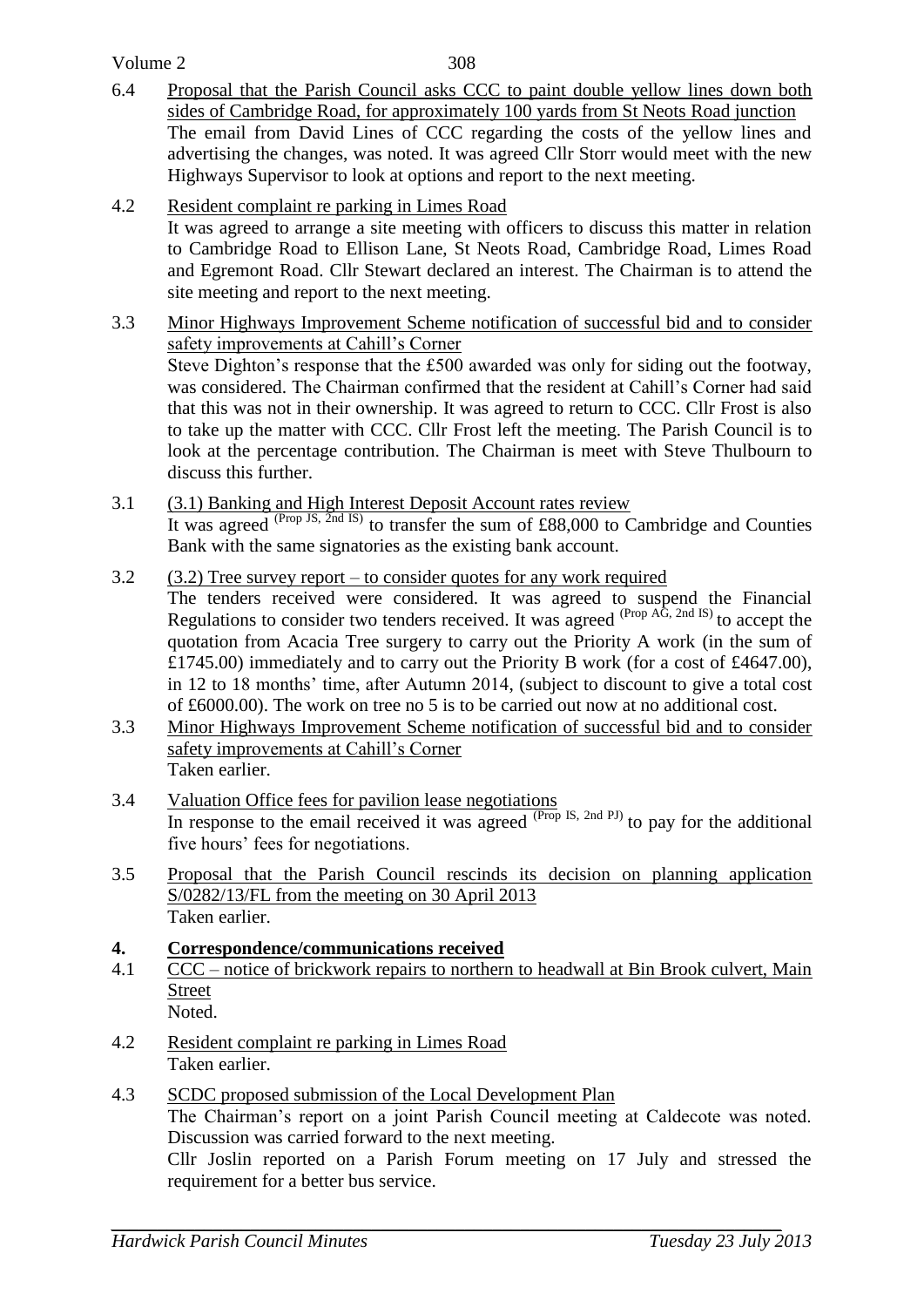4.4 Cambs ACRE – Housing Needs Survey It was agreed to invite the Housing Needs Enabler to the next meeting.

### **5. Planning Applications and Decision notices**

- 5.1 Planning applications received since the last meeting
- 5.1.1 S/1320/13/FL Land adj to 311 St Neots Road Erection of new dwelling The appeal on the same site was noted. It was agreed <sup>(Prop AG, 2nd IS)</sup> to recommend approval.
- 5.1.2 S/1338/13/FL 40 Ellison Lane Conversion and extension The Parish Council recommended approval. (Prop AG, 2nd IS)
- 5.2 SCDC Decision Notices
- 5.2.1 S/0907/13/FL 38 Laxton Ave Conservatory Permission granted by SCDC. Noted.
- 5.2.2 S/0916/13/FL 26 Hall Drive side and rear extension Permission granted by SCDC. Noted.
- 5.3 Tree Works applications None.

## **6. Members reports and items for information only**

- 6.1 Proposed cycle path to Comberton Cllr Joslin's report was considered. Comberton Parish Council's support in principal for the proposed change to a cycle route and improvements to the surface was noted.
- 6.2 Parking outside shop to consider further representations to the County Council Highways Department Carried forward.
- 6.3 Concrete post near 96 Limes Road The Parish Council did not believe this to be its responsibility.
- 6.4 Proposal that the Parish Council asks CCC to paint double yellow lines down both sides of Cambridge Road, for approximately 100 yards from St Neots Road junction Taken earlier.

## **7. Finance, procedure and risk assessment**

7.1 To receive the financial report and approve the payment of bills

The financial report was received and considered and the invoices and bank statements were checked before the cheques were signed at the end of the meeting. The payments as listed in the finance report, plus HC Courts (Tennis court surfacing) £4080.00 and Hardwick School (Room hire) £52.00, were approved for payment <sup>(Prop</sup> PJ, 2nd AG).

| LGS Services (Admin support)                           | £1344.44 |
|--------------------------------------------------------|----------|
| Reids Playground Maintenance (Skate park repairs)      | £488.40  |
| CGM (Millennium footpath)                              | £108.00  |
| Grounds by Rounds (Grass cutting)                      | £303.01  |
| Salaries                                               | £314.80  |
| Ian Hildrew (Pavilion light repair)                    | £73.60   |
| Cambridge Electrical Services (Tennis court electrics) | £2640.00 |
| Credits were noted.                                    |          |
|                                                        |          |

# 7.2 Play areas and skate park inspection reports

The second coat of paint at the Egremont Road play area will be applied tomorrow. Members who have not done so already are to submit their reports by email.